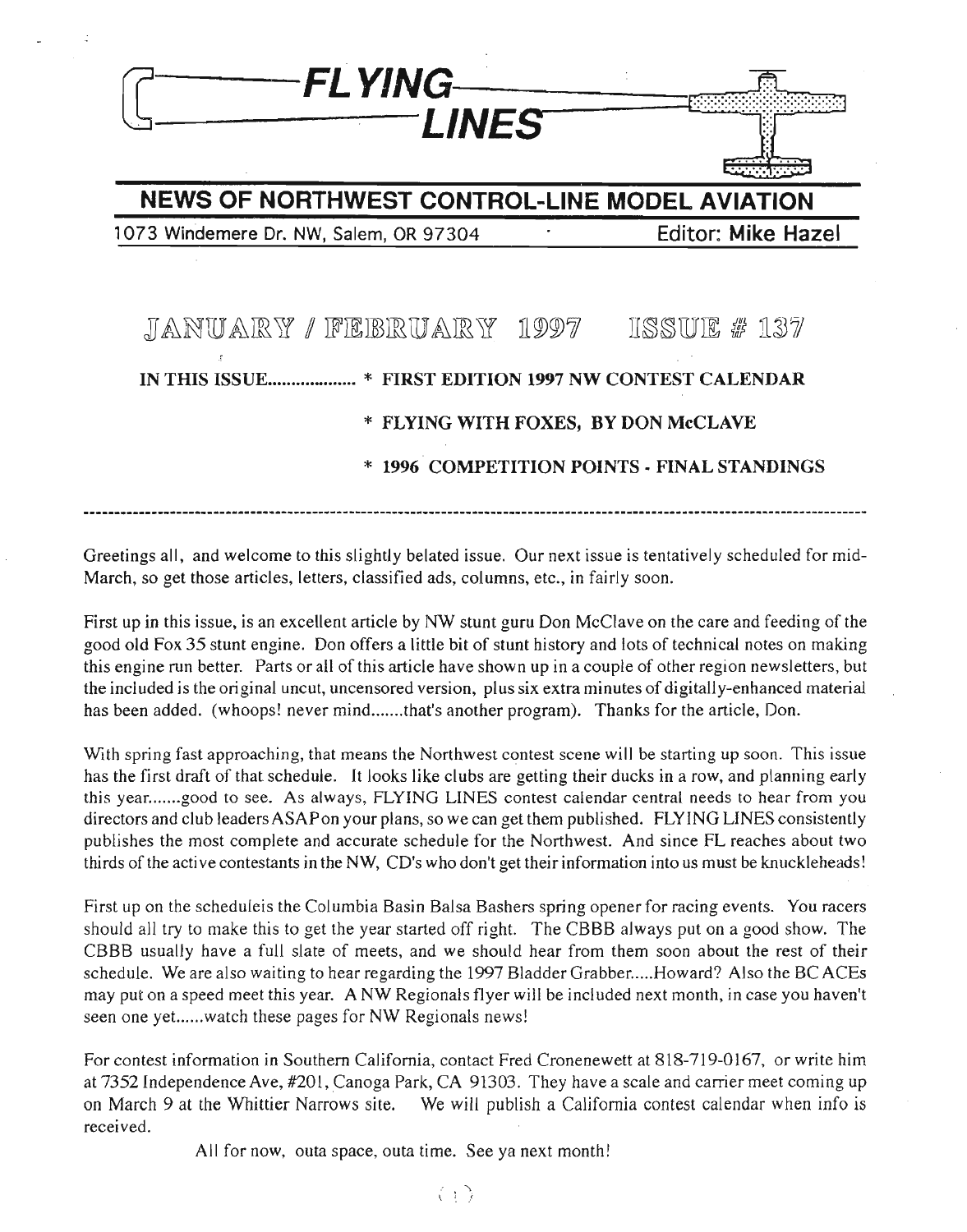In July of 1958 I had the chance to attend my first national model airplane championships at the Glenview Naval Air Station, just north of Chicago, Illinois. My memories of that experience include the many beautiful stunt ships tracing seemingly effortless figures in the sky. Most of these planes were powered by the most popular stunt engine of the day, the Fox .35.

Many years later, after an absence from modeling of more than two decades. I resumed national competition at the 1982 championships in Lincoln, Nebraska. Lo and behold, one the five open finalists that year was a guy flying an update of the venerable Nobler design, still powered by a Fox, who puffed on his pipe while he flew. It was, of course, the great Bob Gieseke, who had won five national championships while I was away, and who finished a close second at the 1982 contest. Bob's seemingly effortless flying style brought back memories of my first Nats and I was struck with his remarkable consistency. During a week when flying conditions ranged from periods of dead calm to winds exceeding  $25 \text{ m.p.h.}$ , Bob's pretty red Nobler didn't miss a beat!

In talking with Bob, I learned that he used a setup virtually identical to that used by most fliers competing with Foxes in the late 1950's: a 10-6 propeller, lines about 60' long (measured from the handle to centerline of the aircraft), a wingspan of  $50-54$ " with  $525-575$ sq. inches ofwing area, and a flying weight of 38-42 oz. While Bob's plane flew slowly through the stunt pattern, he said that his Fox .35 broke into a 2-cycle "at just the right places" to provide the necessary power.

In 1990, I decided to focus most of my modeling energies on the newly created Classic Stunt event. Part of the attraction for me was to recreate designs I grew up with as accurately as possible in all respects, including weight, trim and power. Since the Fox .35 was the only one of the many 1950's vintage engines still in production and therefore readily available, it seemed a natural choice. An added bonus was that the vast majority of planes in the Classic era were originally powered by Foxes, which would add to each project's authenticity.

My Classic Stunt projects have included a Nobler, two Smoothies, a Pow Wow, both versions ofthe Thunderbird, a Fierce Arrow and my current ship, Dee Rice's fine Oriental. With the exception of the Fierce Arrow, all of these ships are generally within the size and weight parameters mentioned earlier. I've competed in Classic Stunt at five national championships, winning once and never placing lower than fifth. Along the way I've learned a bit about the nearly ancient art of getting the most out of the Fox .35 engine, which I'll pass along in the following paragraphs along with some thoughts on trimming and flying Fox-powered stunt ships.

The Fox .35 stunt engine was first produced in 1948 and its basic design has remained unchanged since that time. Attempts to modify and improve the engine from its stock form have generally been unsuccessful (with a handful of exceptions which I'll discuss in a moment), usually because they have changed the basic running character of the engine and the gentle change from 4-cycle operation in level flight to 2-cycle operation in maneuvers which is its trademark. This characteristic is what makes the Fox .35 so suitable for stunt and is the reason why it is still the most popular stunt engine of all time. The Fox is very light, which makes it wonderful for stunt, but it also has small cooling fins and a limited ability to dissipate heat. Raising the compression, or "hopping it up" in other ways tends to raise the engine's operating temperature. This in turn means that the engine will 2-cycle nearly all the time, and/or be excessively sensitive to needle valve settings, which isn't acceptable.  $\frac{1}{2}$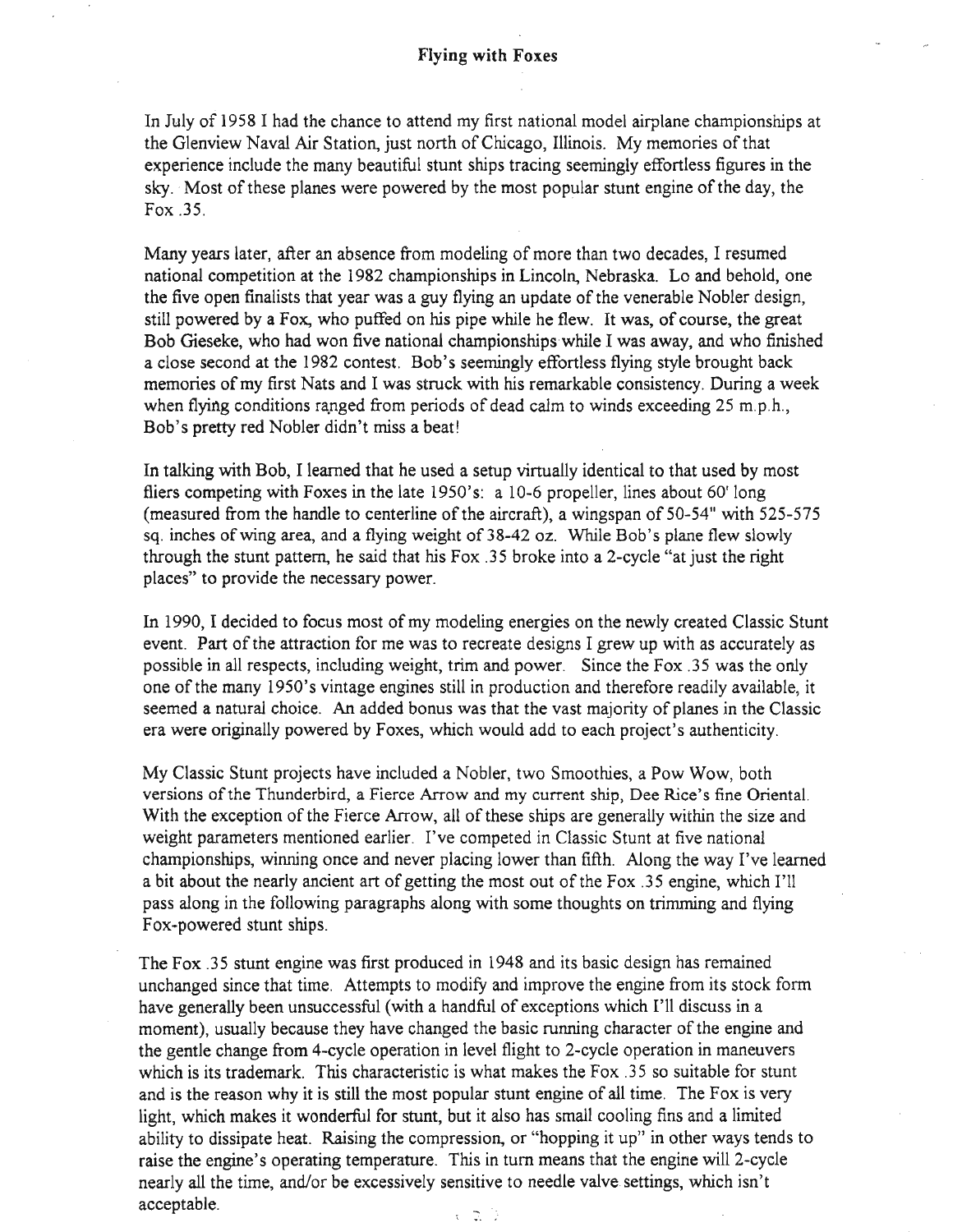Incidentally, currently produced Fox .35 engines have a "40th Anniversary" logo on the side of the crankcase.. These engines, produced from 1988 on, are manufactured to closer tolerances than some previous production runs and are generally of excellent quality.

Now, what improvements to the engine do work? Here they are:

- Replace the Fox needle valve assembly with either a Super Tigre or Kustom Kraftsmanship assembly. This gives a much finer adjustment (replacing the Fox needle valve assembly has been a common practice for decades).
- Replace the stock cylinder head and backplate with a "stuffer backplate and hemi head (either the Fox or Foster/Smith version will do). Together, they smooth out the engine run and improve the fuel draw during maneuvers (a number of competitors secretly made these changes to their engines during the 1950's).
- Replace all engine bolts with 4-40 Allen Head bolts so that you can evenly tighten the cylinder head and backplate in place.
- Replace the Fox muffler with the very light RSM tongue muffler which will run much better and save weight.

The set up I've described (with the Fox version of the hemi head) is exactly what was in my 1994 Classic National Champion Thunderbird. The engine provided plenty of power to handle the howling winds which blew across the Lubbock, Texas flying site on the day of the Classic competition. Since then, however, I've used L & J Fox engines prepared by Larry Foster of Mesa, Arizona. These engines contain all the improvements described above, plus they are fitted and balanced. This speeds break in and results in a noticeable lessening of engine vibration. The cost approximates that of a new Fox plus the replacement parts and I highly recommend them. However, if you already have a Fox .35 engine, simply make the changes noted; it will work just fine.

Before using any new Fox engine, you must give it a thorough break in. The piston/liner seal is very important and the only way to get it is by taking time to carefully break in the engine. Here's how:

- Mount the engine on a test stand with a four ounce tank and a 9-6 propeller. Do not install a muffler during break in!
- Fill the fuel tank with the fuel you will use for flying. I recommend a mixture of 28% castor oil, 10% nitromethane and 62% methanol (for altitudes above 3,500 ft. increase the nitro content to 15% and drop the methanol content to 57%). This is quite similar to the "Powermist with added castor" mix so popular with the Detroit fliers and others during the 1950's. FHS will custom blend the fuel for you or you can purchase Sig 10/25 blend or Taff's 10 percent PAC, which are both acceptable substitutes. The long popular Fox Superfuel only has 5% nitro and produces less power than the blend I've described, so I don't recommend it. Under no .circumstances should you use offthe shelf RIC fuel in your Fox. It does not have anywhere near enough oil, and the oil which it does contain is mostly synthetic, which doesn't provide adequate lubrication for the crankshaft bearing or facilitate the carbon build up in the cylinder which helps form the piston/liner seal.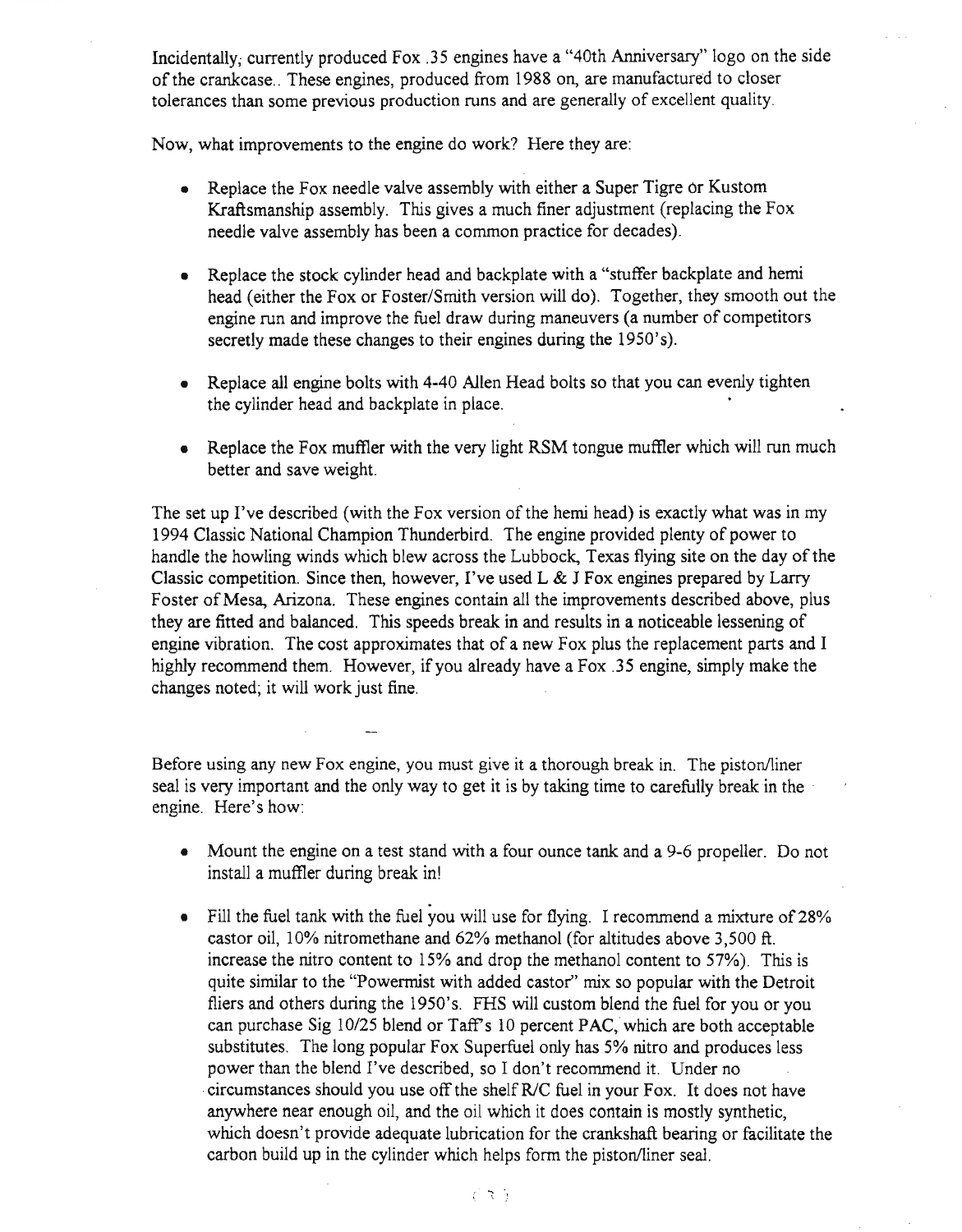• Start the engine by choking it 2-3 times with the battery disconnected. Flip the engine several times to work the fuel through the engine and loosen the bearing, then connect the battery and the engine should start easily. Little or no choking is required on hot starts. Run about a gallon of fuel through the engine in a fairly fast 4-cycle. Allow to cool between tankfuls. Do not run the engine blubbering rich or you may damage the connecting rod. During the last 1/2 gallon, pinch the fuel line momentarily. Hold it for 5-10 seconds and release. The engine should immediately snap back into a 4-cycle. Repeat the process several times during each test run.

 $\mathcal{A}$ 

This all takes some time, but you will be rewarded with a strong, reliable engine that will last for vears. After break in, you can install the RSM muffler. I suggest vou mount it using Allen bolts and a screwdriver type Allen wrench rather than a  $\tau \circ RQ_v \in \mathbb{R}$  wrench, as this minimizes any tendency to overtighten and perhaps distort the crankcase. Be gentle and tighten evenly!

Next is the fuel tank. What I suggest is as follows:

- Use a 4 ounce Taffinder or Smith Tank Kit and install your own plumbing, using 1/8" copper tubing.
- Install a uniflo vent facing into the airstream. The uniflo tube should be 1-1 1/4" in front of the fuel pick up tube inside the tank and be mounted level with the fuel pick up tube (this is nearly identical to the tank in Bob Palmer's 1957 Thunderbird).
- Install a vent tube wherever you wish. After filling through the uniflo tube, the vent tube is capped.

- In flight, the airstream provides ample positive pressure through the uniflo tube. Do not use muffler pressure!
- Those of us who are older remember being told to mount the engine and tank flat against the engine bearers so that the needle valve and the fuel pick up tube would be on the same level. This is not the way to do it! Instead, shim the engine 1/16" off the engine bearers, which will equalize the engine run both upright and inverted.

Foxes have long been famous for their ability to 4-cycle in level flight, then break smoothly into a 2-cycle during maneuvers. Here's how to set that up:

- Set your well broken in engine on the ground in a 2-cycle, breaking into a 4-cycle every few seconds. The exact setting will depend on angle of the attack as your plane sits on its wheels. A plane with a shallow angle of attack needs the engine set a bit richer than one with a steep angle of attack.
- After the airplane takes off, it should settle back into a fast 4-cycle in about a lap. "Fast" means that the engine is just on the verge of 2-cycling. Lap times on  $60^\circ$  lines with a 10-6 propeller should range from 4.9-5.1 seconds.

Running your Fox .35 in this manner will ensure that you're operating close to its torque peak and that the engine will be generating plenty of power for a 40 ounce, 550 square inch stunt ship. The lap times of 4.9-5.1 seconds may sound fast to you if you're used to flying larger, modern planes on longer lines, but it's actually slower than most of today's aircraft as you'll see when you start flying maneuvers.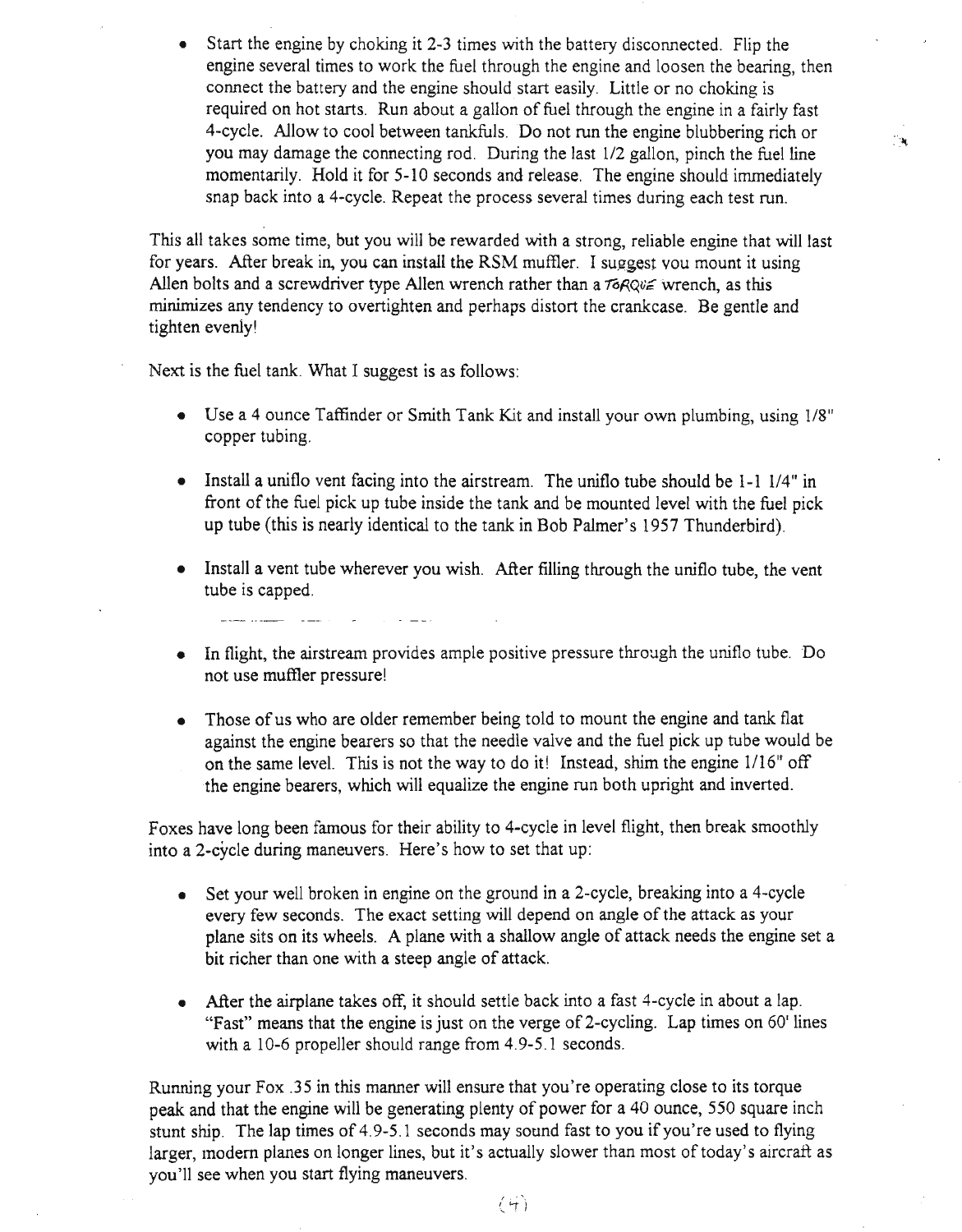Now that we're ready to go flying, a couple of words about glow plugs and props. There are a lot of choices, but I recommend the following:

- Thunderbolt RC long glow plugs, which I have used for many years with great success in temperatures ranging from 45-105 degrees Fahrenheit.
- 10-6 B- Y&O propellers. These are the famous Y&O propellers now manufactured by Clarence Bull using Henry Orwick's original tooling. They are an absolutely perfect match for the Fox .35. Other acceptable choices are the 10-6W Rev Up and the 10-6 Top Flite.

The last item before we go flying is the control lines themselves. I'm a big believer in the Bob Gieseke notion that "the shorter, the better" works best for the Fox. It's no accident that nearly all Fox powered aircraft were flown on 60' lines during the Classic era. It's because this length is so compatible with the engine's power. I strongly suggest that you use this length, at least as a starting point. By the way, that's 60' from the handle to the centerline of the aircraft, not the eylet-to-eylet length.

One of the things you'll soon discover flying a Fox powered ship on 60" lines at a 5.0 second lap time is that it's relatively easy to hit the bottoms accurately on wingovers and square maneuvers. There are a couple of reasons for this. First, the light weight of the Fox results in minimal weight at the extremities of the aircraft (nose and tail) and this makes it easier to start and stop turns. Second, and most important, the airplane is actually going quite slowly, thus the "closing speed" as the plane approaches the ground is less than that of larger planes and is easier on the reflexes. In addition, the Fox .35 tends to "back off" as it breaks back into a 4-cycle while the plane is diving - a braking effect which is mimicked by today's tuned pipe set-ups.

"How can that be?", you ask. "Five second laps are a lot faster than my regular PAMPA stunter which flies 5.5 second laps." True, but modem stunters typically fly on 70' lines. Actually, a plane flying 5.0 second lap times on 60' lines is going quite a bit slower than a plane doing 5.5 second laps on 70'lines (51.4 m.p.h. vs. 54.5 m.p.h., to be exact). You can compare airspeeds with your favorite stunter by using the following formula:

> airspeed in m.p.h. =  $4.284 \times$  line length  $x \neq 0$  and laps time in seconds

A properly broken in Fox .35, set up in the manner I've described, is still an easy to operate, competitive engine nearly half a century after its introduction. It was Duke Fox's finest effort and is still the standard against which stunt motors are measured. Bob Gieseke once told me that "nothing runs like a Fox". I agree, and perhaps you will too.

While some of what I've discussed in this article is applicable to other Classic era engines, such as the McCoy, Veco, O.S. MAX and Johnson .35's, I've focused on the Fox .35 because it was far and away the most popular engine of the period, many planes were originally designed for it and because it's still in production. It's also not my intention to ignore the accomplishments of numerous individuals who have been successful in converting modern, Schnuerle ported engines for stunt use. Their success speaks for itself!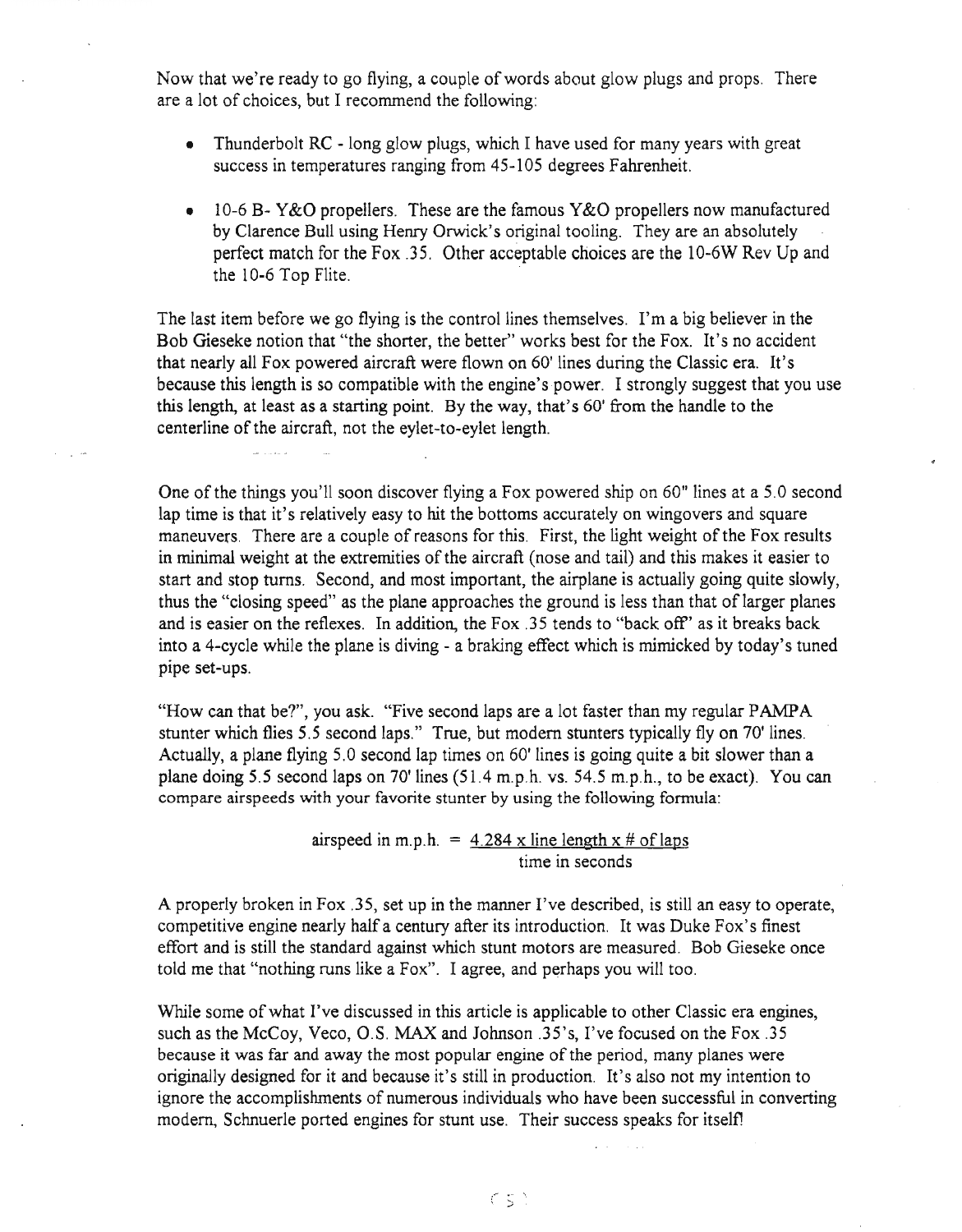However, for many of us who want to experience stunt as it was actually flown 40 years ago, putting a Fox .35 in the nose of one of the many great planes from the Classic era is the only way to go. If this appeals to you too, then I hope this article gets you off to a good start. Please refer to the accompanying suppliers listing which tells you where to obtain the various products described in this article.

### Fox .35 Engine, Fuel and Accessory Suppliers

B- Y&0 Industries P.O. Box 492 Harrisburg, OR 97446 (541) 995-6509 • B- Y&0 Propellers

Carolina - Taffinder 8345 Delhi Road North Charleston, SC 29406 (803) 553-7169

- Taff's Fuel
- $\bullet$  Taff's Tank Kits

FHS Supply, Inc. P.O. Box 9 239 Bethel Church Road Clover, SC 29710 (800) 742-8484

• Red Max Custom Fuel

Fox Manufacturing Company 5305 Towson Avenue Fort Smith, AR 72901 (501) 646-1656

- Fox .35 Engines
- Fox Hemi Head and Stuffer Backplate Kits
- Fox Superfuel

Kustom Kraftmanship P.O. Box 1538 San Marcos, CA 92079 (619) 761-0511

• KK Needle Valve Assemblies

Donald S. McClave January, 1997

RSM Distribution 40 Calendula Rancho Santa Margarita, CA 92668 (714) 858-8575

- RSM Mufflers
- L&J Fox .35 Engines

Sig Manufacturing Company 401 South Front Street Montezuma, IA 50171-9900 (800) 247-5008

- Fox .35 Engines
- Sig Fuel
- Rev-Up Propellers
- RSM Mufflers

Kenn Smith 521 Jansen Avenue San Dimas, CA 91773-1617 (909) 592-2100

• Smith's Tank Kits

Randy Smith 1880 Scenic Highway Snellville, GA 30278 (770) 979-2035

- Foster/Smith Hemi Heads
- Super Tigre Needle Valve Assemblies
- Thunderbolt R/C Long Glow Plugs



### **FOX 3S STUNT**

 $WT_1, \ldots, S_7, 6$ DISP. . . . . . . . . 352 RPM 9,600 WITH 10-6 PROP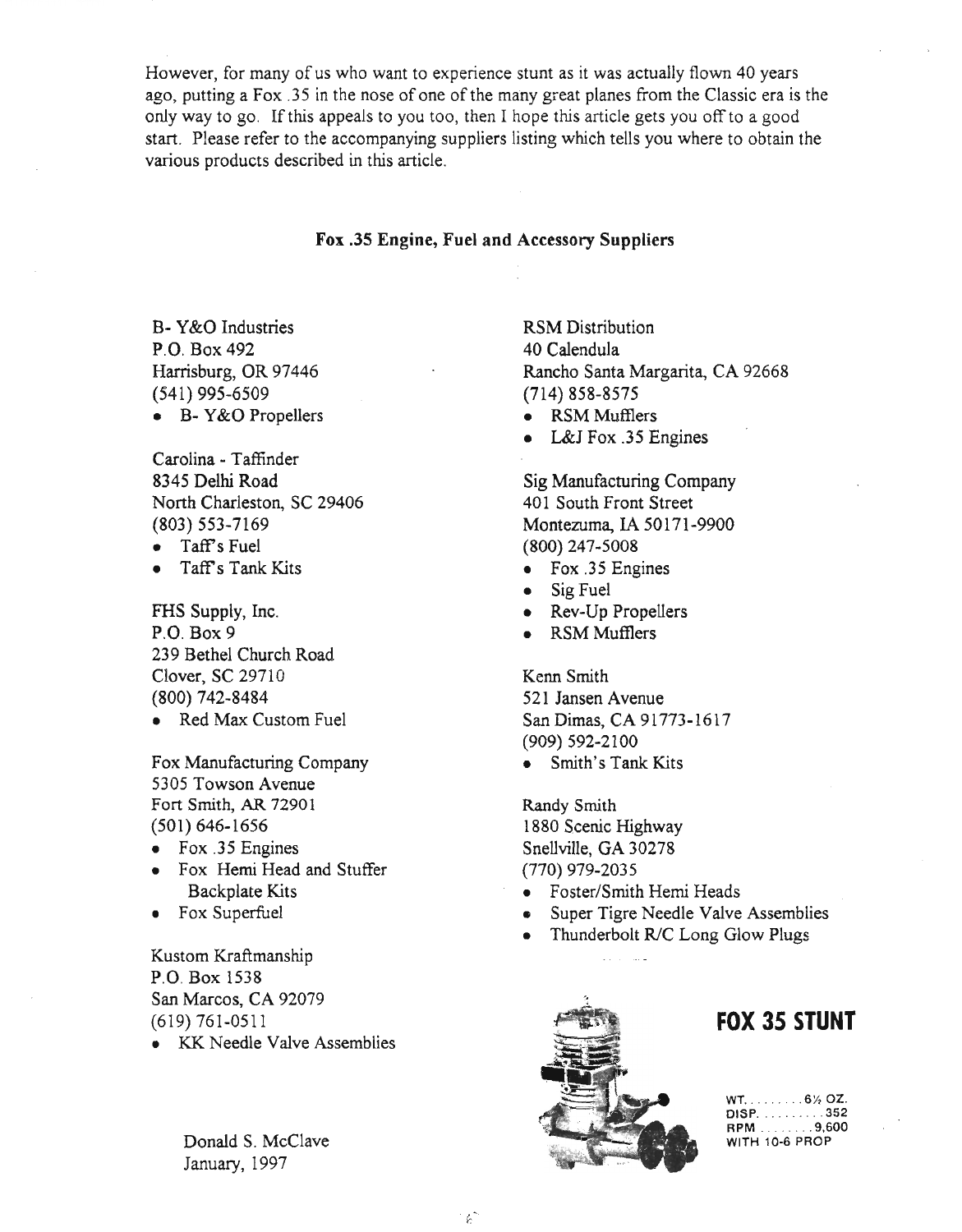| SITE: BOEING<br>A SHINGTON<br>AEROBATICS, OLD TIME STUNT, CLASSIC STUNT SITE: BOE<br>SPONSOR: SEATTLE SKYRAIDERS<br>EVENTS: PRECISION AEROBATICS,<br>JUNE 14 & 15: KENT, WASHINGTON<br>SPACE CENTER, KENT. | SPONSOR:<br>CONTACT: PAUL DRANFIELD PHONE (604) 826-3376<br>SITE: CALL FOR DIRECTIONS<br>EVENT: B.C. NOSTALGIA DIESEL COMBAT<br><b>JULY 6: MISSION, BRITISH COLUMBIA</b><br>MISSION WINGS MODEL CLUB<br>E-MAIL: pdran@bc.sympatico.ca                                  | A.M.A. CL NATIONALS<br>JULY 12 - 19: MUNCIE, INDIANA                                                            | EVENTS: ALL CLASSES SPEED, PLUS SPECIAL JR. EVENT SITE: UPPER COQUITLAM<br>CONTACT: VGMC, PO BOX 58037,<br>CAN-AM SPEED CHAMPS<br>PARK. SPONSOR: VANCOUVER GAS MODEL CLUB<br>JULY 19 & 20: COQUITLAM, BRITISH COLUMBIA | STATION L, VANCOUVER, B.C. V6P 6C5                                                                                                                            | EVENTS: NW FLYING CLOWN RACE, NW SPORT RACE, CARRIER, OLD TIME STUNT,<br>SITE: RICE MILL ROAD SPONSOR: PACIFIC<br>CONTACT: MIKE CONNOR (604) 465-7277 & CHRIS COX<br>P.A.C. INVITATIONAL<br>JULY 26 & 27: RICHMOND, BRITISH COLUMBIA<br>PRECISION AEROBATICS, SCALE.<br>AEROMODELLERS CLUB<br>(604) 596-7635 | PHONE (604) 826-3376<br>EVENT: B.C. NOSTALGIA DIESEL COMBAT SITE: CALL FOR DIRECTIONS SPONSOR:<br>MISSION WINGS MODEL CLUB CONTACT: PAUL DRANFIELD PHONE (604) 826-3376<br>AUGUST 10: MISSION, BRITISH COLUMBIA<br>E-MAIL: pdran@bc.sympatico.ca    | CONTACT: MIKE HAZEL (503)<br>SITE: SALEM AIRPORT<br>(TENTATIVE)<br>EVENTS: NW SPORT RACE & COMBAT(?) & STUNT EVENT(S) (?)<br>SPONSOR: WESTERN OREGON CONTROL LINE FLYERS CONT<br>SALEM, OREGON<br>AUGUST 17: | AUGUST 24: VANCOUVER, BRITISH COLUMBIA<br>364-8593                                                                                                                        | SITE: ? SPONSOR: PACIFIC<br>(604) 465-7277<br>CONTACT: MIKE CONNOR<br>EVENTS: NW FLYING CLOWN RACE, MOUSE RACE I<br>AEROMODELLERS CLUB | SPONSOR: SEATTLE<br>DETAILS & EVENTS TENTATIVE: PRECISION AEROBATICS, SCALE, SPEED, RACING,<br><b>RAIDER ROUNDUP</b><br>SITE: BOEING SPACE CENTER, KENT<br>SEPTEMBER 13 & 14: KENT, WASHINGTON<br>CARRIER, COMBAT<br>SKYRAIDERS.                                                                                                                                                                                                                                             | SITE: UPPER COQUITLAM PARK<br>CONTACT: BRUCE DUNCAN (604) 855-<br>VGMCRACE-O-RAMA<br>SEPTEMBER 28: COQUITLAM, BRITISH COLUMBIA<br>EVENTS: CLASS I MOUSE RACE, NW SPORT RACE<br>SPONSOR: VANCOUVER GAS MODEL CLUB<br>7295                                                                              | SPONSOR: EUGENE PROPSPINNERS & NORTHWEST FIREBALLS<br>REALLY RACING & FALL FOLLIES<br>DETAILS TENTATIVE, EVENTS: MOST RACING EVENTS & PRECISION AEROBATICS<br>OCTOBER ?: PORTLAND, OREGON<br>SITE: DELTA PARK |  |
|------------------------------------------------------------------------------------------------------------------------------------------------------------------------------------------------------------|------------------------------------------------------------------------------------------------------------------------------------------------------------------------------------------------------------------------------------------------------------------------|-----------------------------------------------------------------------------------------------------------------|------------------------------------------------------------------------------------------------------------------------------------------------------------------------------------------------------------------------|---------------------------------------------------------------------------------------------------------------------------------------------------------------|--------------------------------------------------------------------------------------------------------------------------------------------------------------------------------------------------------------------------------------------------------------------------------------------------------------|-----------------------------------------------------------------------------------------------------------------------------------------------------------------------------------------------------------------------------------------------------|--------------------------------------------------------------------------------------------------------------------------------------------------------------------------------------------------------------|---------------------------------------------------------------------------------------------------------------------------------------------------------------------------|----------------------------------------------------------------------------------------------------------------------------------------|------------------------------------------------------------------------------------------------------------------------------------------------------------------------------------------------------------------------------------------------------------------------------------------------------------------------------------------------------------------------------------------------------------------------------------------------------------------------------|-------------------------------------------------------------------------------------------------------------------------------------------------------------------------------------------------------------------------------------------------------------------------------------------------------|---------------------------------------------------------------------------------------------------------------------------------------------------------------------------------------------------------------|--|
| M.A. AND M.A.A.C.<br><b>TRIDAYS</b><br>NGORITHWATESTI CONTRONITESS IN<br>THE FOLLOWING LISTING IS A SUMMARY OF ALL KNOWN A.                                                                                | FOR FURTHER INFORMATION, PLEASE<br>CONTACT THE INDIVIDUAL LISTED. CONTEST DIRECTORS AND CLUB LEADERS<br>ARE ENCOURAGED TO CONTACT FLYING LINES AS SOON AS POSSIBLE WITH<br>THEIR PLANS, INCLUDING REVISIONS AND TENTATIVE DETAILS.<br>SANCTIONED EVENTS AS OF 2-15-97. | SITE: HORN<br>MARCH 15: RICHLAND, WASHINGTON<br>EVENTS: CLASS I MOUSE RACE, NW FLYING CLOWN RACE, NW SPORT RACE | RAPIDS ATHLETIC COMPLEX SPONSOR: COLUMBIA BASIN BALSA BASHERS. CONTACT:<br>APRIL 6: VANCOUVER, BRITISH COLUMBIA<br>PAUL RICE (509) 627-3142                                                                            | SPONSOR:<br>465-7277<br>$\sim$<br>SITE:<br>EVENTS: .15 CARRIER, CLASS 1 & II CARRIER, NW CLOWN RACE<br>PACIFIC AEROMODELLERS CLUB. CONTACT: MIKE CONNOR (604) | PHONE (604) 826-3376<br>SPONSOR:<br>SITE: CALL FOR DIRECTIONS.<br>CONTACT: PAUL DRANFIELD<br>B.C. NOSTALGIA DIESEL COMBAT.<br>APRIL 20: MISSION, BRITISH COLUMBIA<br>MISSION WINGS MODEL CLUB.<br>E-MAIL: pdran@bc.sympatico.ca<br>EVENT:                                                                    | SITE: DELTA PARK<br>NW SUPER SPORT<br>EVENTS: CLASS I MOUSE RACE (JR) & (SR) ONLY, NW SPORT RACE,<br>RACE, NW FLYING CLOWN RACE (BEGINNER) & (ADVANCED)<br>SPONSOR: NORTHWEST FIREBALLS. CONTACT: ?<br>APRIL 26: PORTLAND, OREGON<br>$\overline{7}$ | SPONSOR: COLUMBIA<br>MAY BALSA BASH VIII<br>EVENTS: TO BE ANNOUNCED SITE: COLUMBIA MARINA PARK<br>BASIN BALSA BASHERS. CONTACT: PAUL RICE (509) 627-3142<br>MAY 3 & 4: RICHLAND, WASHINGTON                  | SPONSOR: PACIFIC<br>MAY 10: VANCOUVER, BRITISH COLUMBIA<br>EVENTS: NW SPORT RACE, PAC .15 SPORT RACE SITE: ? S<br>AEROMODELLERS CLUB. CONTACT: MIKE CONNOR (604) 465-7277 | AMA FAST COMBAT,<br><b>REGIONALS</b><br>NORTHWEST CL<br>MAY 23 & 24 & 25: ROSEBURG, OREGON                                             | RACE, AMA GOODYEAR, NW GOODYEAR, NW SPORT RACE, NW SUPER SPORT RACE,<br>NW FLYING CLOWN RACE, AMA PRECISION SCALE, AMA SPORT SCALE, PROFILE SCALE,<br>1/2 A SPEED, A SPEED, B SPEED, D SPEED, JET SPEED, FAI SPEED, FORMULA 40 SPEED<br>CLASS I CARRIER,<br>OW RAT RACE, RAT<br>EVENTS: PRECISION AEROBATICS, OLD TIME STUNT, CLASSIC STUNT,<br>SLOW COMBAT, 1/2 A COMBAT, 80 MPH COMBAT, PROFILE CARREER,<br>CLASS II CARRIER, .15 CARRIER, MOUSE RACE I, MOUSE RACE II, SL | SITE: ROSEBURG<br>SPONSOR: EUGENE PROPSPINNERS & UMPQUA VALLEY MODELERS<br>CRAIG BARTLETT, 205 NE CEOAR LANE, CORVALLIS, OREGON 97330<br>21 SPORT SPEED, 21 PROTO SPEED, JR / SR RECORD RATIO SPEED<br>AIRPORT. SPONSOR: EUGENE PROPSPINNERS & UMPQUA<br>PHONE (541) 745-2025<br>CONTACT:<br>AIRPORT. | JUNE 7: RICHMOND, BRITISH COLUMBIA<br>EVENTS: PRECISION AEROBATICS, OLD TIME STUNT SITE: RICE MILL ROAD<br>EVENTS: PRECISION AEROBATICS, OLD TIME STUNT SITE: RICE MILL ROAD<br>L, VANCOUVER, BC V6P 6C5      |  |

 $\sim$ 

 $\sim 10^{-1}$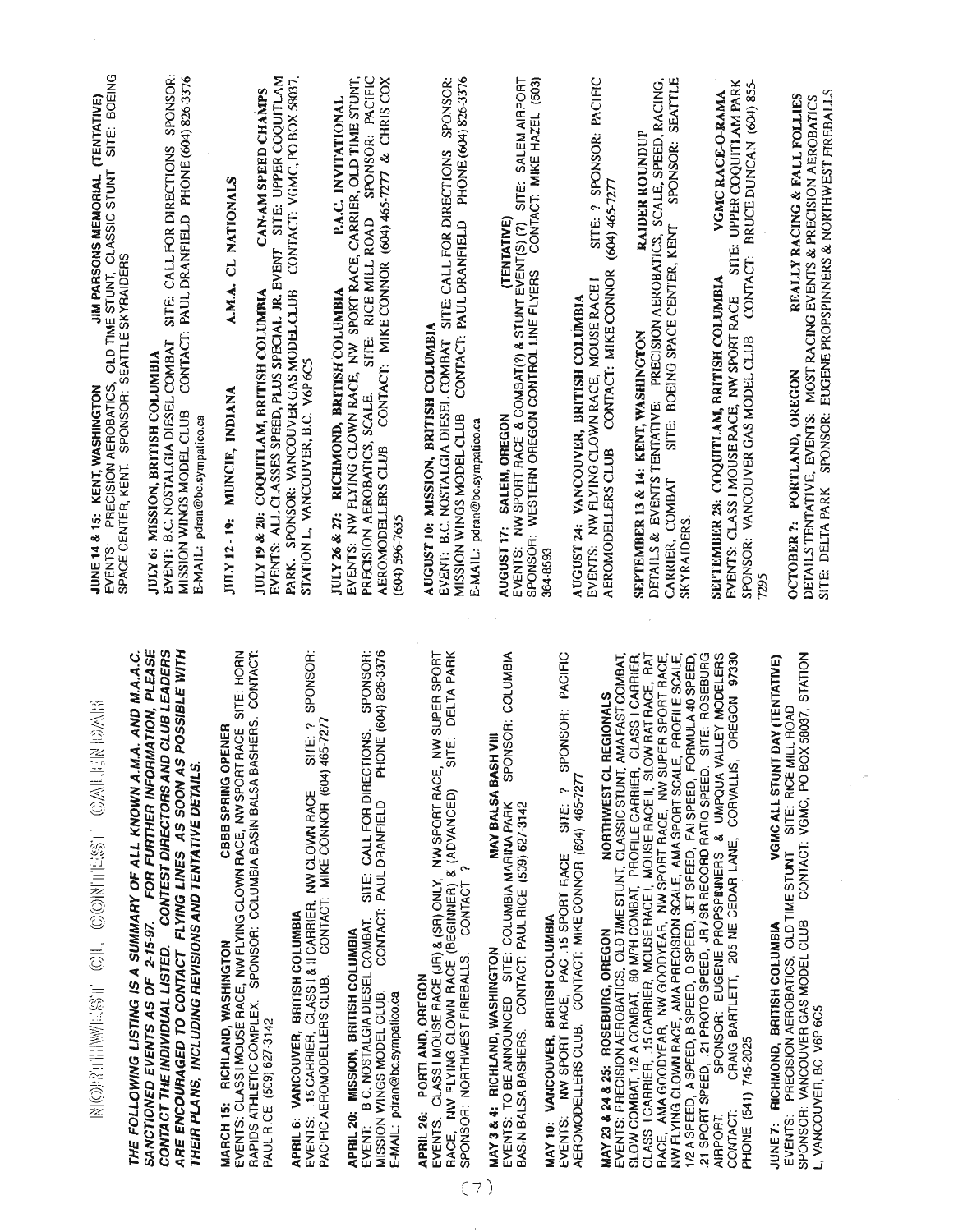

## Todd wins again

We're sorry.

year. There just wasn't any suspense again this

1996. Yup, Todd Ryan was Mr. Competition in

Todd scored 160 points in four event categories - Navy Carrier, Racing, Old-Time Stunt and  $Speed - to sweep away the$ ccmpetition.'

And it was a banner year for competition in the Northwest, with 101 fliers scoring points. The fliers who score points are those who placed. in the top four of some event in a sanctioned Northwest contest during 1996 - even more fliers participated who did not score points.

Racing was once again the most active competitive category, with 49 fliers scoring points in 12 days of competition. Precision aerobatics was the next most popular, with 32 people scoring in seven contests.

In case you hadn't noticed, there's a youth movement in the Northwest. By our count (lumping together everyone from juniors to college age) five out of the top 10 fliers are young folks. Todd Ryan leads the pack, with junior flier Stephen Cox in second place with 60 points, junior James Cox in fifth with 48, Joe Rice in sixth with 47, and Euan Edmonds in seventh with 43. And, as you look down the list, you see lots of juniors and seniors in the standings, particularly among the racers.

Anyone who would like a printout of the complete 1996 Mr./Ms. Competition standings for 1996 can get one by sending a stamped, selfaddressed envelope to the standings coordinator. The address is at the bottom ot the column.

It's 1997 now and time to remind contest organizers to keep track of standings through fourth place in all of your sanctioned contests, and send those results to Flying *Lilies* for calculation in the standings.

Following are the Final 1996 Mr./Ms. Competition rankings. Initials after the names indicate the events in which points were scored.

> C=Combat. NC=Navv Carrier. CS= Classic Stunt. OT=Old-TimeStunt. PA=Precision Aerobatics. R=racing.  $s =$ speed. SC=Scale.

### 1996 OVERALL STANDINGS

1. Todd Ryan - NC, R, OT, PA, S 160 **2.** Stephen Cox  $* - R$ , S 66 3. Rick Meadows  $-$  NC, R, OT, PA, SC 53 4. Mike Conner - NC, R, OT, PA. **19** 5. James Cox  $* - R$ , S, SC 48 6, loe Rice  $- R$  47 7. Euan Edmonds - NC,  $R$ ,  $S$  43 8. Nitroholics Racing Team  $- R$  41 9. Dick Salter  $* - C$ , S 38 10. Chris Cox - R, OT, PA 37.5 11. Rich McConnell - NC, R, CS, OT, PA 37 12. Paul Walker  $-$  PA  $34$ 13. Chuck Schuette - S 30  $14.$  Don McClave - CS, PA 29  $Derrick Meadows - R, S$  29  $16. Bob Spahr - S$  28  $\text{Alan Olsen} \longrightarrow \text{NC}$ , R 28  $18.$  Bruce Duncan  $-$  R  $26$ 19. Bob Emmett  $\rightarrow$  CS, PA 23  $Ron Salo - R, S$  23 21. Mac Ryan  $-R$  22  $\text{Aaron Olsen} - \text{R}$  22  $\lim$  Giles - R 22  $24.$  Howard Rush — C, PA  $20$ Mel Lyne  $-C$ , OT 20  $26.$  Jeff Rein  $-C$  19  $27.$  Tom Strom  $^{\star}$  - C, R 18 28. Pat Johnston  $-$  CS, S, PA  $16$  $29.$  Emil Kovak – CS, PA 15 30. Henry Hajdik  $- R$  14 31. Ken Burdick  $-C$  13 Gary Harris  $-C$  i3  $33.$  Paul Gibeault  $- R$  12 VM Racing Team  $-R$  12 Tiffany Mosely  $\leftarrow$  R 12  $Frank Boden - NC, R, S$  12  $37.$  Randy Powell  $- PA$  11.5 38, S&S Racing Team  $\overline{\phantom{1}}$  R 11 39. Jack Pitcher - PA 10.5  $40.$  Jerry Eichten  $- PA$  10  $Karl Brown - S, PA$  10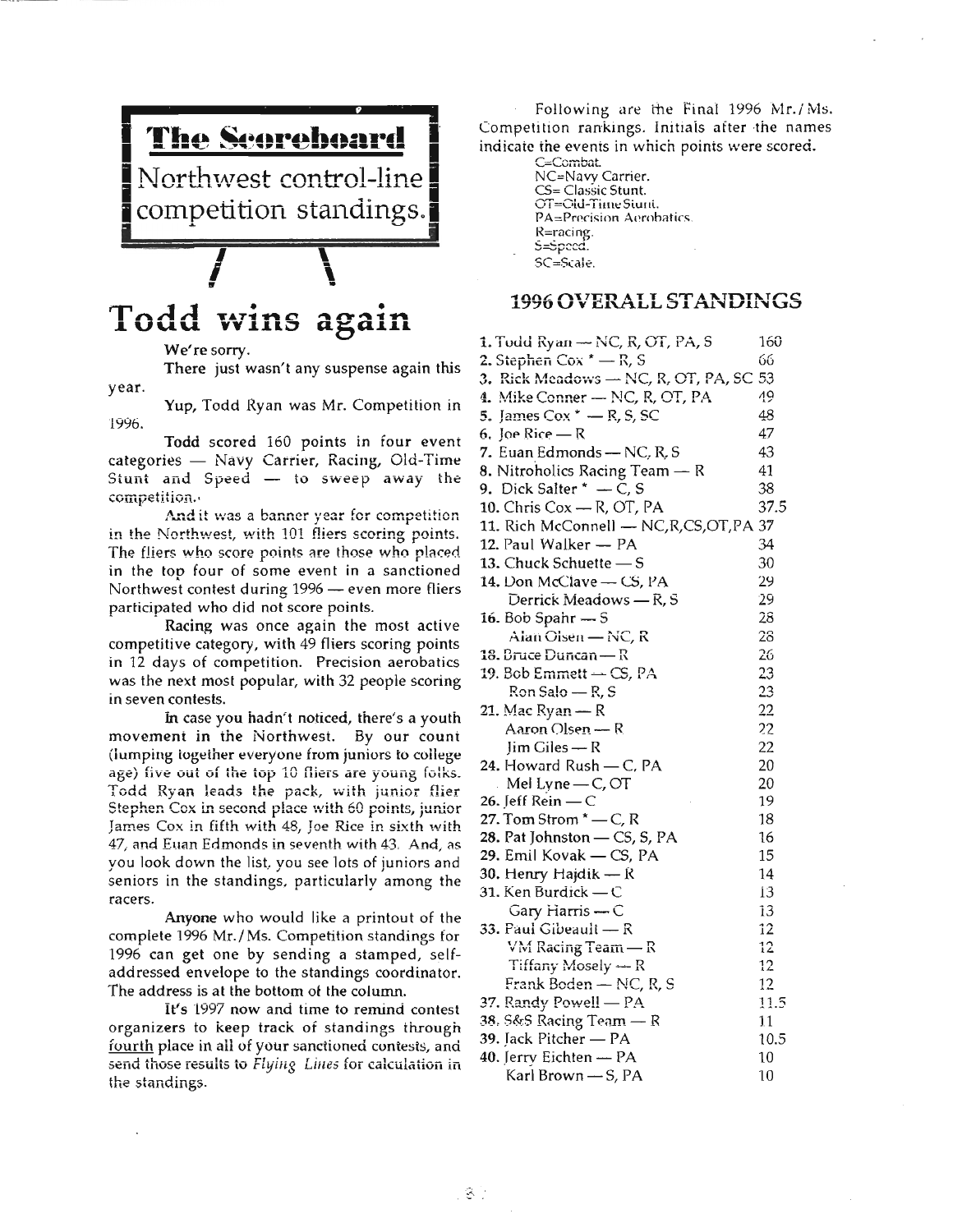| Nathan St. John — R                       | 10                                |
|-------------------------------------------|-----------------------------------|
| Bill Darkow — R                           | 10                                |
| Norm McFadden — C                         | 10                                |
| Buzz Wilson — C                           | 10                                |
| 46. Alan Resinger - PA                    | 9                                 |
| Jerry Thomas — S                          | 9                                 |
| Greg Davis - CS                           | 9                                 |
| Travis Morgan — R                         | 9                                 |
| Lloyd Marohl — NC                         |                                   |
| Mike Potter - NC                          | 9<br>9                            |
|                                           | 9                                 |
| Jim Green — C                             | 8                                 |
| 53. Dave Royer — PA                       |                                   |
| John Leidle ~ CS                          | 8                                 |
| Remy Dawson — R                           | 8                                 |
| 56. Bob Parker — PA                       |                                   |
| John Brama - CS                           |                                   |
| Roy DeCamara - CS, PA                     |                                   |
| Thorin Brown — R, PA                      |                                   |
| Joe Just — R                              | フフフフフフフ                           |
| Jesse St. John — R                        |                                   |
| Mike Hazel * - NC, S                      |                                   |
| 63. Alice Cotton-Royer - PA               | 6                                 |
| Chris Sackett — S                         | 6                                 |
| Cox Racing Team - R                       | 6                                 |
| Nick Hagman — R                           | 6                                 |
| Paul Dranfeld - R                         | 6555555554                        |
| 68. Keith Varley - PA                     |                                   |
| Leo Mehl - PA                             |                                   |
| David Thompson — CS, PA                   |                                   |
| Dan Rutherford - CS                       |                                   |
| Julie Rice — R, S                         |                                   |
| Larry Bell — R                            |                                   |
| Dennis Matthews — NC, R                   |                                   |
| John Thompson * - NC                      |                                   |
| 76. Jack Oster - R                        |                                   |
| Shawn Tilma — R                           | 4                                 |
| Dawndee Brittain — R                      | 4                                 |
| Jesse Gooby — R                           | 4                                 |
| John Howell — R                           | 4                                 |
|                                           |                                   |
| Terry Miller — NC<br>82. Dave Finnie — PA |                                   |
| Lee Uberbacher - PA                       |                                   |
| Bob Einhaus — S                           |                                   |
| James Mills $- R$                         |                                   |
| Mark Wahlster $^*$ — R                    |                                   |
| Barry Shandel - NC                        |                                   |
|                                           |                                   |
| 88. Corrine Brama — PA                    |                                   |
| Chris Hazel — S                           | $4$ 3 3 3 3 3 3 2 2 2 2 2 2 2 1 1 |
| Greg Nelson — R                           |                                   |
| Terry Mitchell - NC                       |                                   |
| Jim Drury — NC                            |                                   |
| Bob Nelson — C                            |                                   |
| 94. Hube Start - PA                       |                                   |
| 95. Brian McPhail - PA                    | 1                                 |

| Scott Newkirk — S              |  |
|--------------------------------|--|
| Charles Edmonds $\leftarrow$ R |  |
| Wahlster/Rymon $\leftarrow$ R  |  |
| Michael Nelson - R             |  |
| Jay Just - NC                  |  |

\* Also scored points with a team entry.

*Flying Lines* keeps track of standings in all AMA rulebook and Northwest official events, in all Northwest sanctioned contests.

Your FL editors do their best to keep up on the results, but contest directors can help keep the standings up to date by making sure to send the results to FL immediately after the contest. When you send your report to AMA, remember to send the results to FL, too. If you spot any errors, please let us know.

Results must include the placing in each event through fourth place and the report also must list the number of contestants in the event, in order for the point<br>standings to be counted accurately.

Also, please include in your report the hometown of the contestants. Only Northwest residents are counted in the standings (AMA Dist. XI and British Columbia). The score of each contestant also should be listed for general reporting purposes and for checking against the Northwest records, another popular  $f\widetilde{L}$ feature.

Send results to statistician John Thompson at the address listed below.

Remember, only results that we receive can be counted, so send them in. If you flew in a contest that doesn't appear to be counted, contact the contest director or FL and let us know.

*Send contest results, corrections and other correspondence regarding Northwest Competition Standings to John TllOmpson,* 2456 *'Quince St., Eugene,* OR *97404, e-mail JolmT4051@aol.com. For a printed copy of complete standings for any*  $event, send a self-addressed, stamped envelope.$ 

### COMING NEXT ISSUE

### SCALE, BY FRED CRONENWETT

### ROUND & ROUND BY JOHN THOMPSON

### UPDATED CONTEST CALENDAR

PHOTOS!

CLUB DIRECTORY

ZOOT'S MIXTURE

#### AND MORE GREAT STUFF!

1.5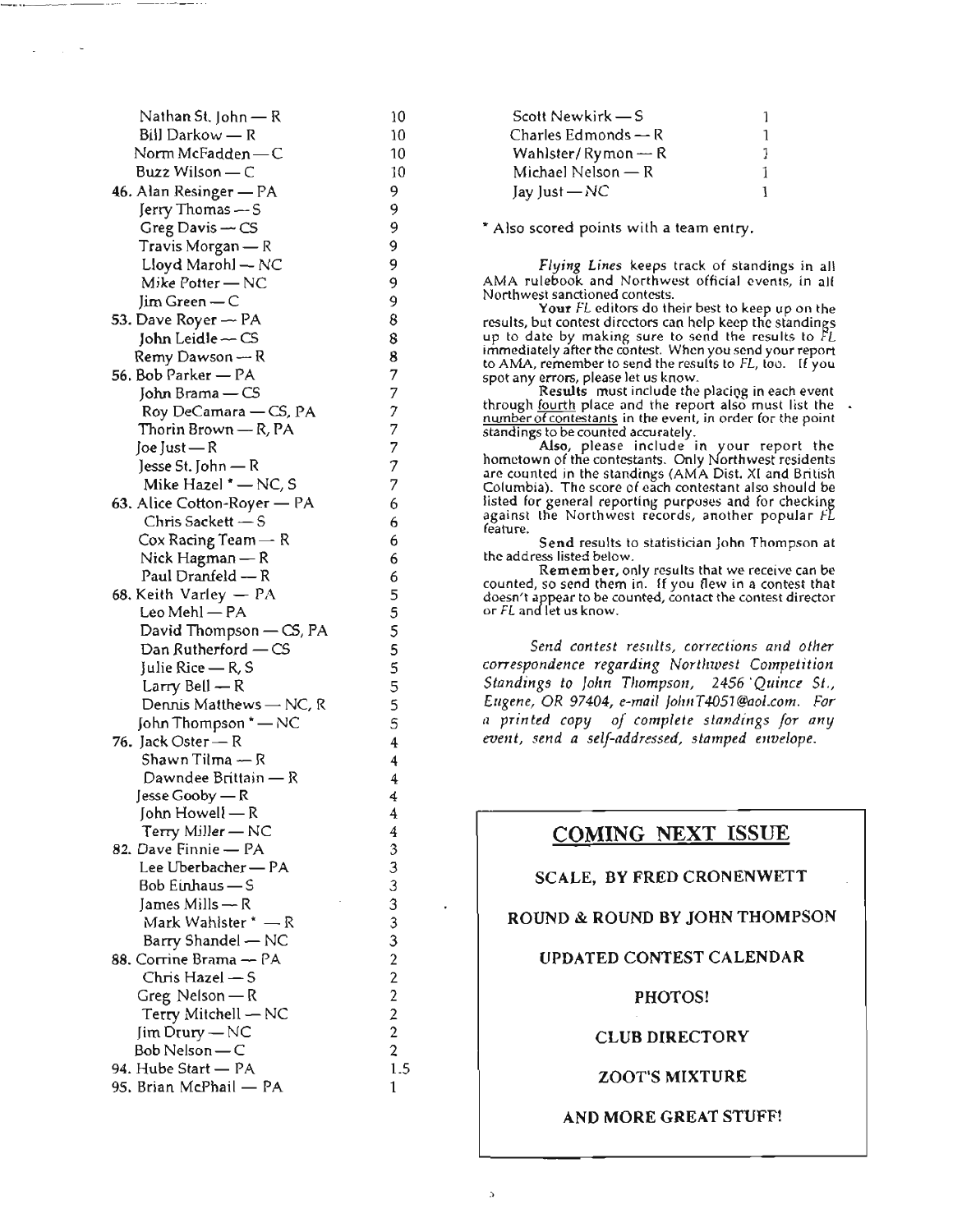

# $\frac{1}{2}$  The Flying Flea Market

Classified advertisements - FREE for FL subscribers

FLYING LINES SUBSCRIBERS: THIS SPACE IS FOR YOU! SEND IN YOUR AD FOR SELL/SWAPI OR FOR NEEDS. YOUR AD WILL RUN FOR TWO ISSUES, UNLESS YOU REQUEST OTHERWISE. CHANGE AD AT ANYTIME.

FOR SALE: NEW REWORKED VA .049 MOTORS. ALL MACHINED SURFACES HAND LAPPED, RT. BLUEPRINTED AND MY NEW BULLET PROOF (BP) CONNECTING ROD INSTALLED IN EACH MOTOR. NO BREAK-IN REQUIRED, READY TO RUN. 30,000+ RPM OUT OF BOX. \$75. REWORK YOUR OLD VA \$25 LABOR PLUS PARTS. 7075T6 ALUMINUM BP CON ROD \$10. JEFFREY REIN, 14326 I02ND AVE NE, BOTHELL, WA 98011 PHONE (206) 823-6053

WANTED: THIMBLE DROME PLASTIC RTF .15 POWERED "COMMANCHE". MALCOM BAUGH, 640 MIRAMAR STREET, CONCORD, NC 28025 PHONE (704) 792-2374

FOR SALE: BACK ISSUES OF FLYING LINES. AN ORDER SHEET IS AVAILABLE ON REQUEST, LISTING ISSUE NUMBERS AND DATES AVAILABLE FROM THE FLYING LlNES ARCHIVES.

FOR SALE: FASCAL= CLEAR AIRPLANE COVERING MATERIAL FOR EITHER FOAM OR OPEN FRAMES. IT HAS STICKY ADHESIVE, SO IT'S GOOD FOR ON-RELD REPAIRS. WORKS WITH HIGH OR LOW HEAT, AND CAN BE PAINTED. A MUST FOR COMBAT FLIERS. PRICE IS 75 CENTS PER FOOT, PLUS SHIPPING. JOHN THOMPSON, 2456 QUINCE STREET, EUGENE, OREGON 97404 E-MAIL: JohnT4051@aoJ.com

WANTED: METAL SPEED PAN SUITABLE FOR FORMULA 40 SPEED PLANE, NEW OR USED (IF REUSABLE). ALSO LOOKING FOR REPRINT OF MODEL AVIATION MAGAZINE ARTICLE OF AUGUST 1975 ON "HOOPTEE" PROPELLER PITCH GAUGE CONSTRUCTION. DICK KULAAS, 815 YAKIMA STREET, WENATCHEE, WA 98801 PHONE (509) 663-4874

FOR SALE: CONTROLINE AND OLD TIME FF TANKS; SIZES 14CCT070UNCE. COMPLETELINE OF FUELS, FAI (0%) TO 75%, AS WELL AS INGREDIENTS. BROCHURE \$1.00 CAROLINA-TAFFINDER, 8345 DELHI ROAD, N. CHARLESTON, SC 29406 TEL & TAPE: (803) 553-7169 E-MAIL: DDTAFF@AOL.COM

BUY /TRADE/SELL: AIRPLANE & CAR GAS TOY COLLECTABLES: COMET, COX, WEN-MAC, AURORA, TESTORS, THIMBLE DROME, ETC. *ETC.* SHAWN MAGRINI, 31769 TOWER ROAD, SALEM, OHIO 44460 PHONE AFTER NOON & BEFORE 5 PM, AFrER 5 PM LEAVE MESSAGE (330) 222-2314

FOR SALE: FLYING CLOWN KITS, \$25 EACH. SHIPPING IS INCLUDED. MAC RYAN, 590 E. VALLEY DRIVE, PASCO, WA 99301 PHONE (509) 545-5961

WANTED: REPLACEMENT VALVES FOR "TIGER-JET" PULSE JET ENGINE. THIS IS THE SMALLJET ENGINE THAT AHC (AMERICA'S HOBBY CENTER) SOLD BACK IN THE EARLY 60'S FOR ABOUT 11.95. MIKE HAZEL, 1073 WINDEMERE DRIVE NW, SALEM, OREGON 97304 PHONE (503) 364-8593

## **SUBSCRIPTION EXPIRATION DEPARTMENT**

IT'S TIME TO RE-UP FOR THE FOLLOWING SUBSCRIBERS:

TED DINEEN, CRAIG BARTLETT, MIKE MacCARTHY, RICHARD KULAAS,

RON McBURNETT, R. MAGNUSON, RATSO MAGOO, WAYNE SPEARS, DAVE SHRUM,

DAVID THOMPSON, RORY TENNISON, JERRY THOMAS.

Hurry and send in those renewals today! You don't want to delay your next action-packed, ever-thrilling issue!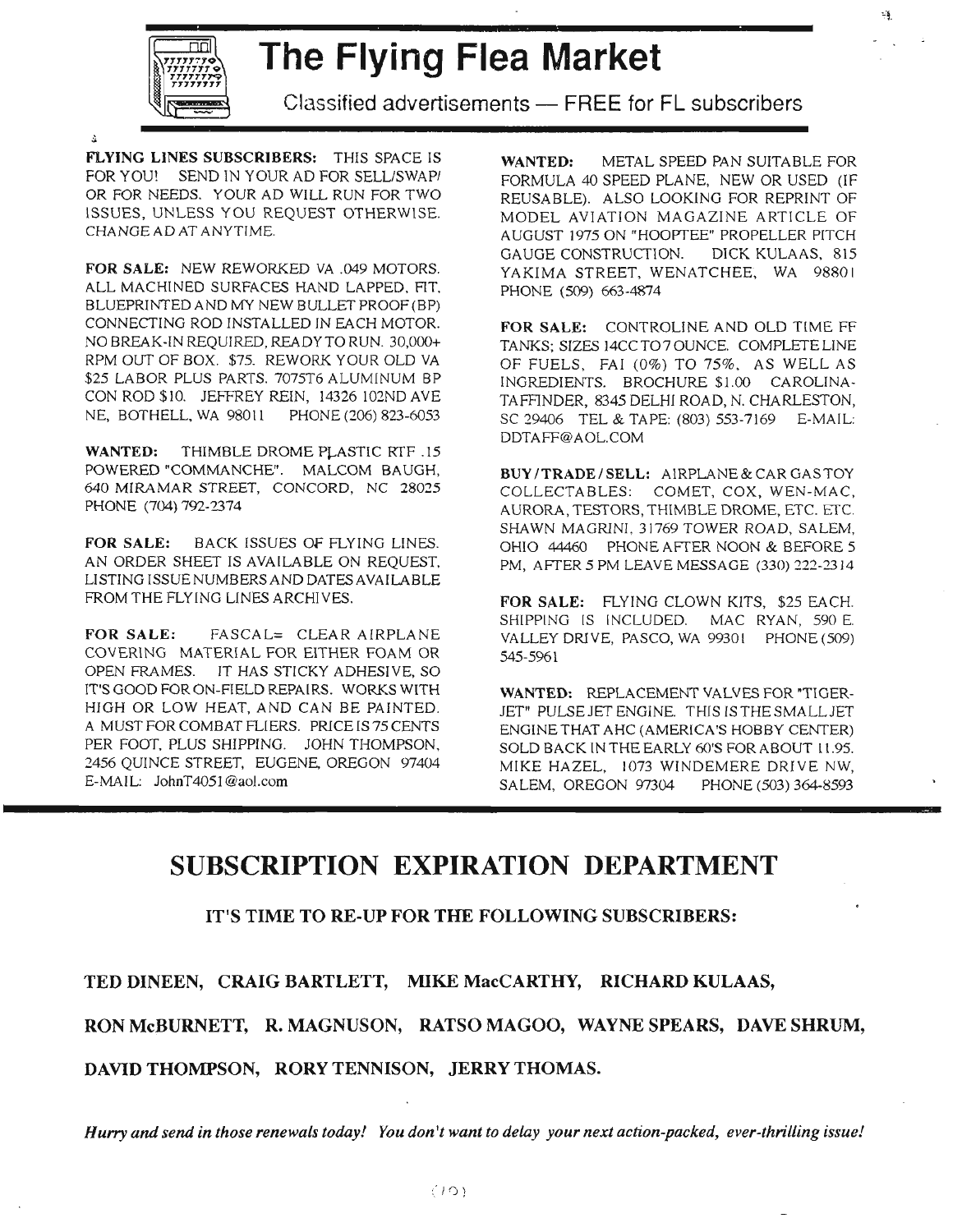COLUMBIA BASIN BALSA BASHERS PRESENT....

## *CEEE SPRING OPENER*

### MARCH 15TH, 1997 HORN RAPIDS ATHLETIC COMPLEX Richland WA

Events will be:

and a state

| CLI Mouse         | (ISO) | 9:30 am    |
|-------------------|-------|------------|
| N.W. Flying Clown | (ISO) | $10:30$ am |
| N.W. Sport        | (ISO) | $1:00$ pm  |

Trophies to Third Place CD: Paul Rice (509) 627-3142 Sponsor: Paul Rice & Columbia Basin Balsa Bashers Entry Fee: \$5.00 per event



The schedule for the 1997 National Aeromodeling Championships is official! As last year, the events will be run primarily by the Special Interest Groups. The outdoor events will be held at AMA's International Aeromodeling Center in Muncie, Indiana and Indoor Free Flight will again be in the ETSU Mini-Dome in Johnson City, Tennessee. Entry forms have been sent to contestants participating the last two years and are available by calling AMA HQ Competitions Department or AMA's Fax-On-Demand number and requesting the entry forms. All material will include directions, maps and hotel listings.

## **Schedule** of Events

| Indoor Free Flight   | Wednesday, May 28-Sunday, June 1     |  |  |  |
|----------------------|--------------------------------------|--|--|--|
| Scale                | Friday, July 11-Sunday, July 13      |  |  |  |
| Helicopter           | Sunday, July 13-Saturday, July 19    |  |  |  |
| RC Pylon             | Sunday, July 13-Saturday, July 19    |  |  |  |
| Control Line         |                                      |  |  |  |
| Precision Aerobatics | Saturday, July 12-Saturday, July 19  |  |  |  |
| Speed                | Monday, July 14 - Friday, July 18    |  |  |  |
| Racing               | Monday, July 14-Saturday, July 19    |  |  |  |
| Combat               | Monday, July 34-Saturday, July 19    |  |  |  |
| Carrier              | Thursday, July 17-Saturday, July 19  |  |  |  |
| RC Pattern           | Sunday, July 20-Friday, July 25      |  |  |  |
| <b>RC</b> Soaring    | Saturday, July 26-Saturday, August 1 |  |  |  |
| Outdoor Free Flight  | Monday, July 28-Friday, August 1     |  |  |  |
| Electric             | Sunday, August 2-Wednesday, August 5 |  |  |  |
|                      |                                      |  |  |  |

 $\hat{z}$  ,  $\hat{z}$  and  $\hat{z}$ 

 $\cdots$